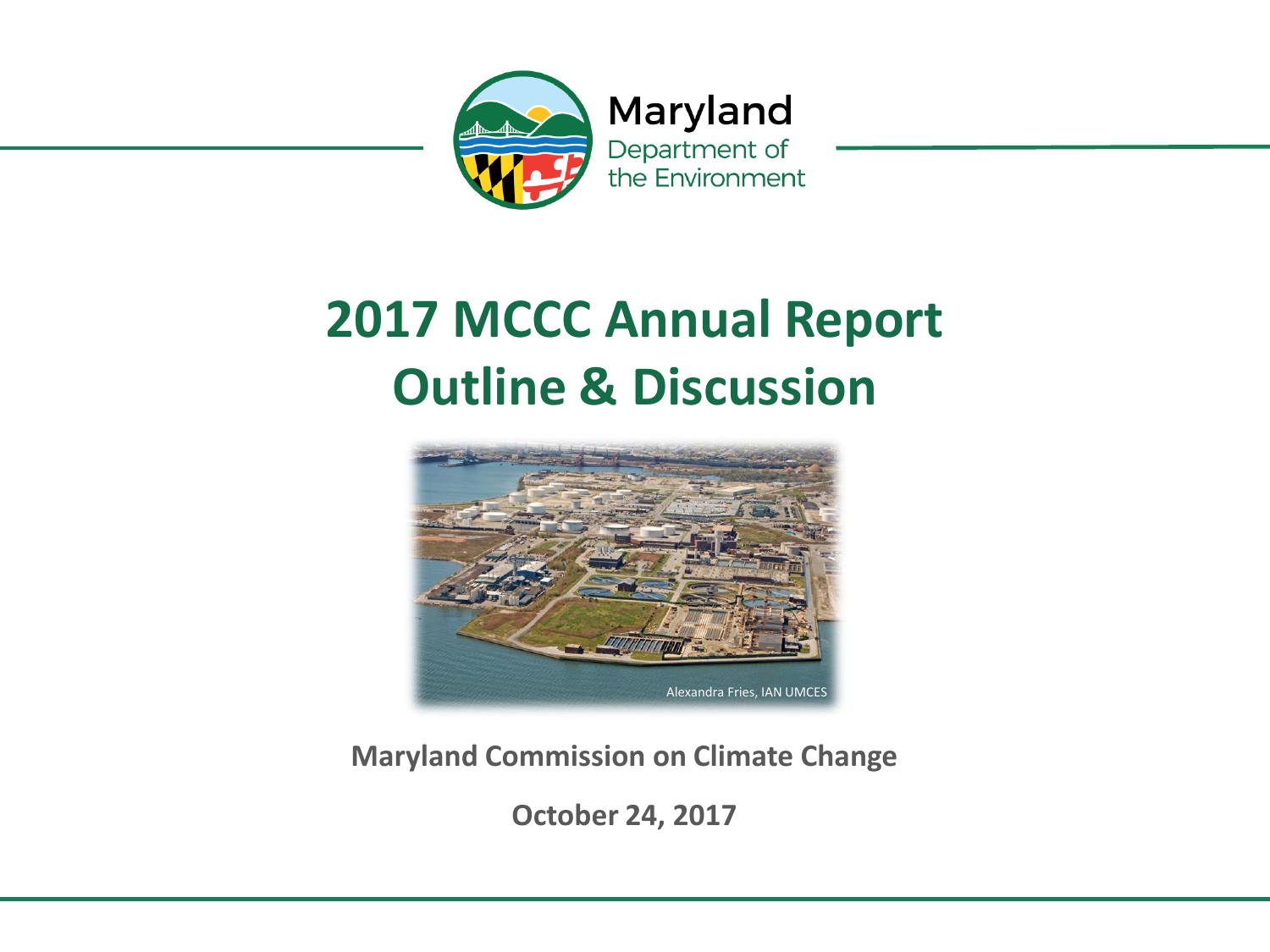# **Today's Discussion**

- Review of Recommendations
- Highlights of each chapter
- Next Steps & heading into 2018



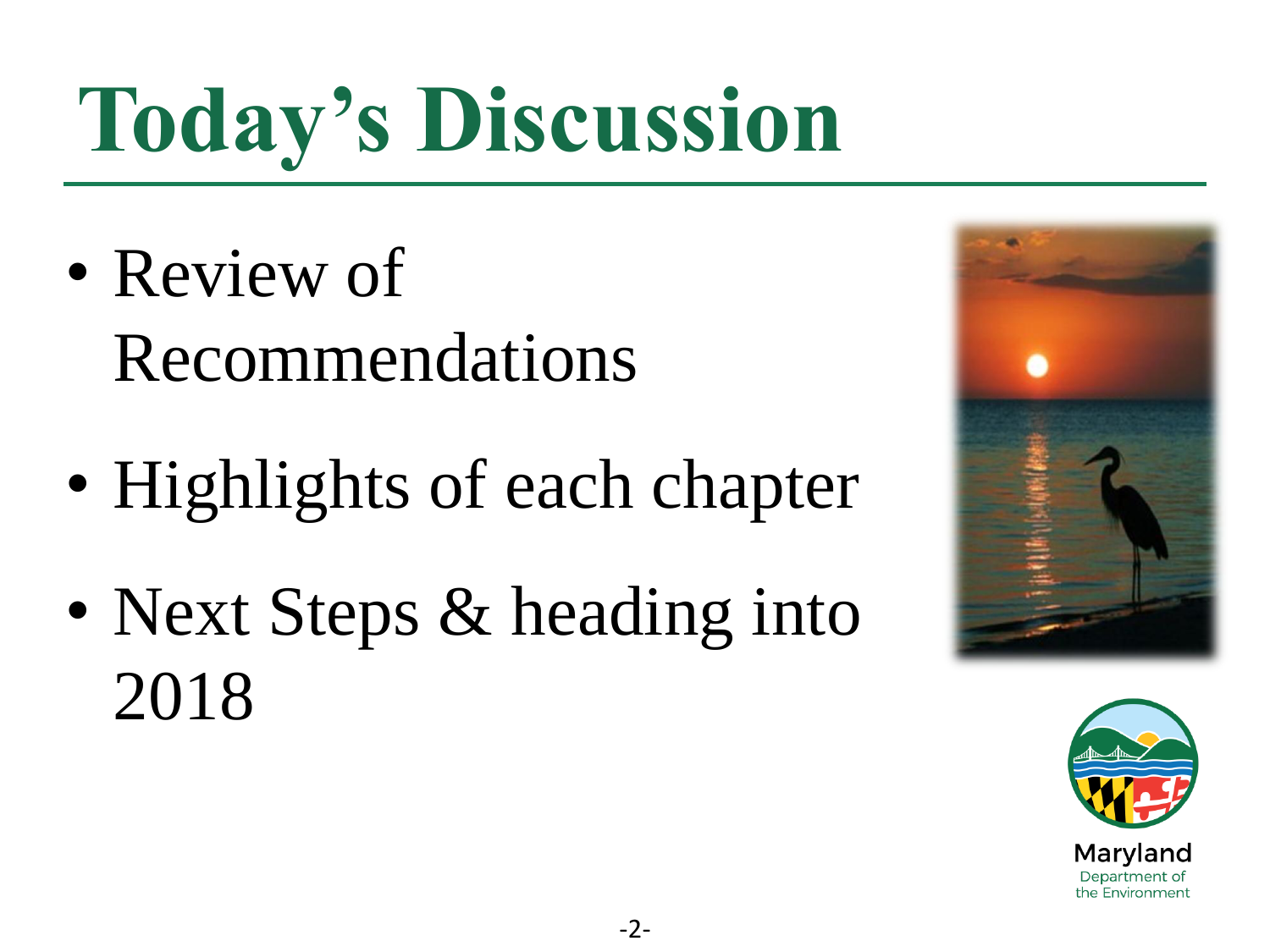## **2017 Recommendations**

#### Organized by Category:

- GGRA/Programmatic
- Transportation Sector Emissions
- Healthy Soils
- Environmental Justice
- Federal
- **Outreach**

Process:

- Reviewed by Steering Committee
- Some items saved for work plans



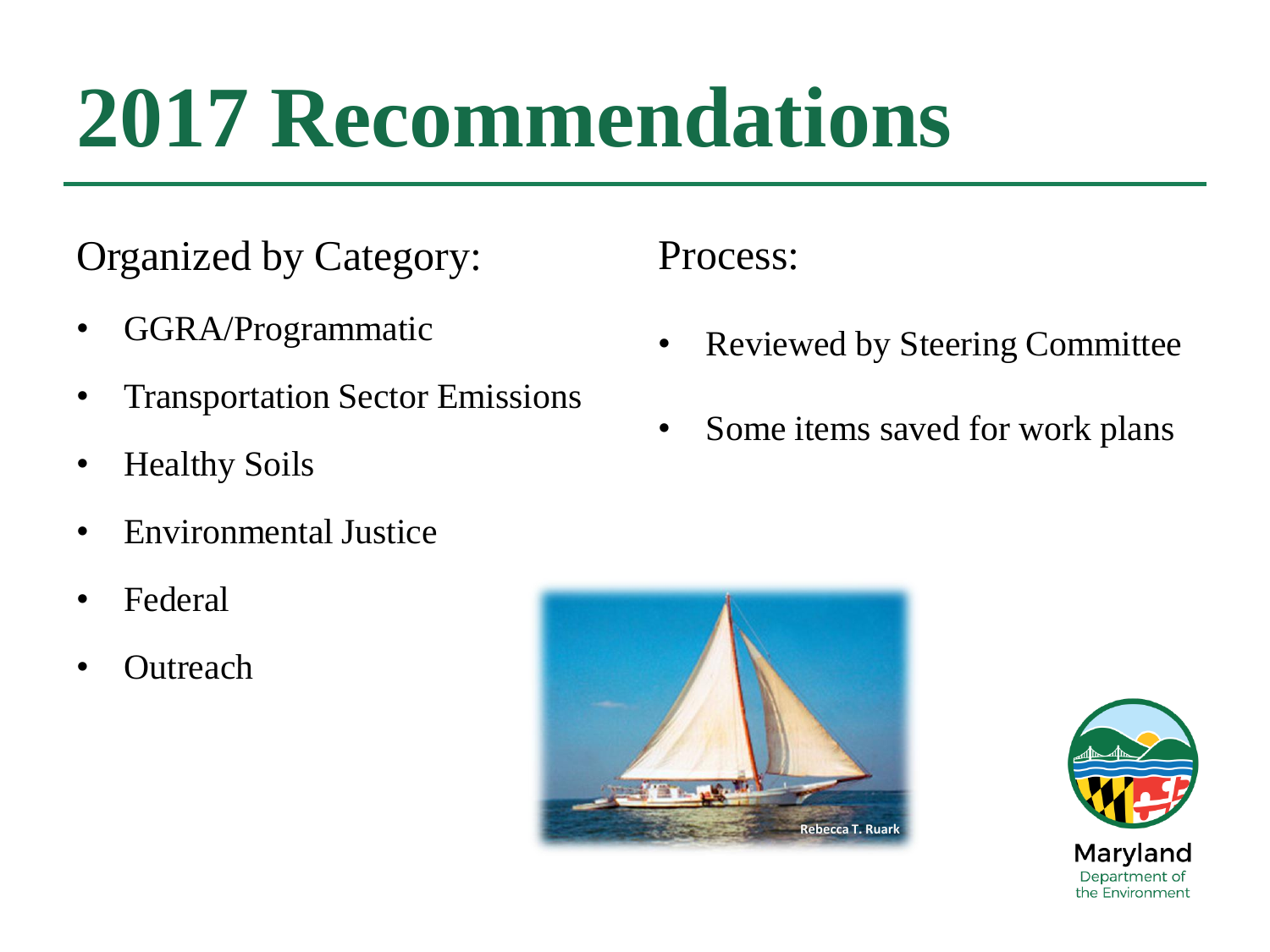## **2017 Recommendations**

#### **New Language**

- The Commission recommends that MDE identify the capacity of water infrastructure facilities and assess ways to increase their resiliency and effectiveness. MDE should report back to DNR for consideration and discussion at ARWG meetings in 2018.
- The Commission recognizes the impact of Federal actions regarding climate change on the ability of the State to meet its climate goals. MDE and the State should communicate and educate stakeholders as identified by the Commission on equity, economic, and environmental implications of federal actions on Maryland climate change goals.
- The Commission recommends that Maryland General Assembly receive information and updates around the 40 by 30 plan and the Annual Report.
- The Commission strongly supports efforts of the State to advance the responsible development of offshore wind energy and is encouraged by recent actions of the Public Service Commission to approve two proposed projects that could produce 368 megawatts of electricity, reducing carbon emissions by 19,000 metric tons per year for 20 years. The Commission appreciates the continuing debate over localized impacts but would strongly caution against state or federal efforts to push the projects further offshore if such actions would add costs, reduce environmental benefits, or put at risk the responsible development of offshore wind.

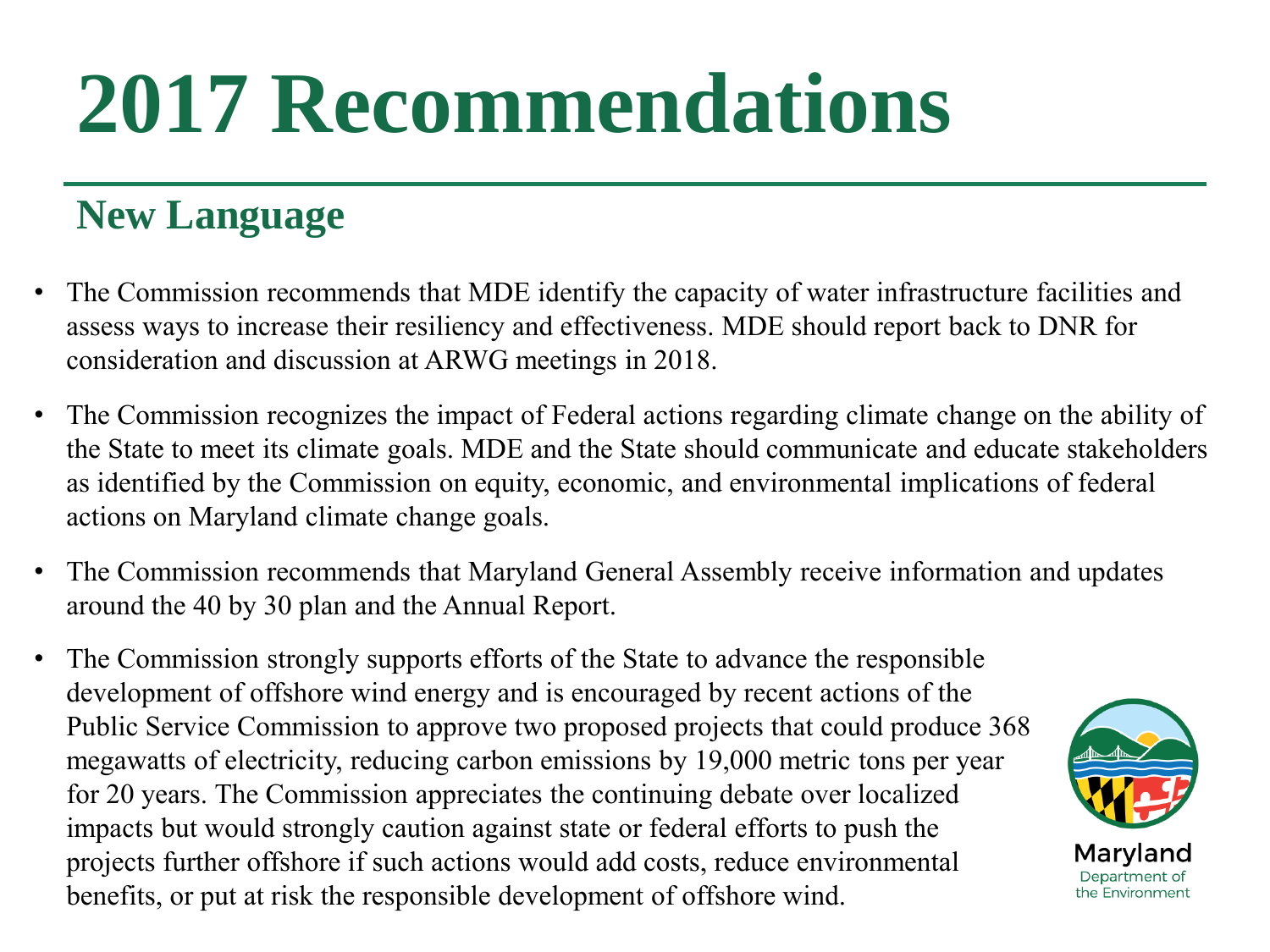### **Executive Summary & Chapter One**

• Executive Summary will tie the report together and set the tone

### Chapter One:

- Science of Climate Change
- History of the Commission



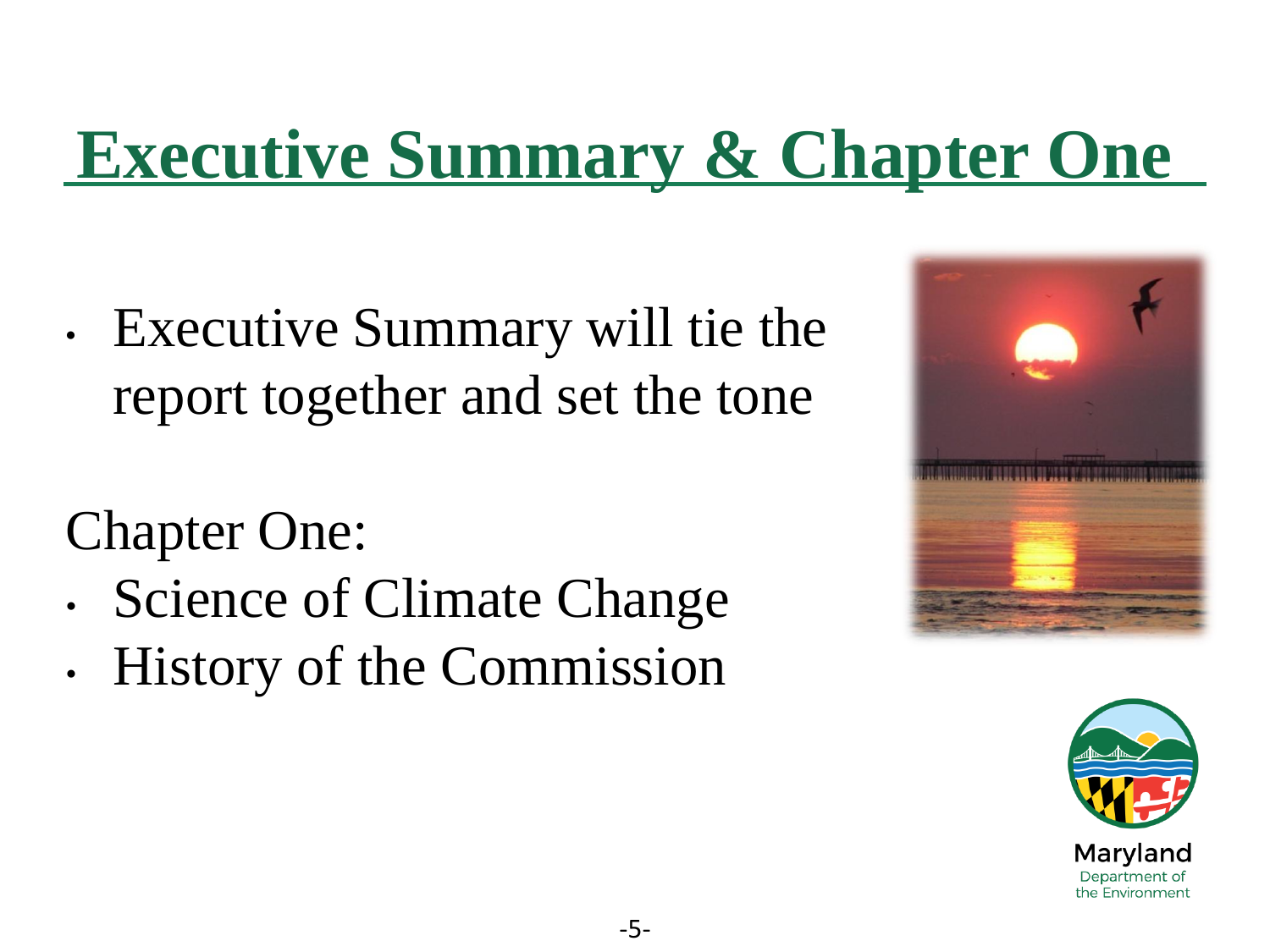### **Chapter Two - The State of Maryland: Present and Future**

- Maryland's Environment
	- Maryland Ecosystems
	- The Built Environment
- Jobs and the Economy
	- Agriculture, Fisheries and Forestry
	- Tourism
	- Energy
- Public Health and Equity
	- Extreme Heat and Air Quality
	- Water Quality, Extreme Precipitation, and
	- Infectious Disease
	- Food and Energy Security
	- Equity



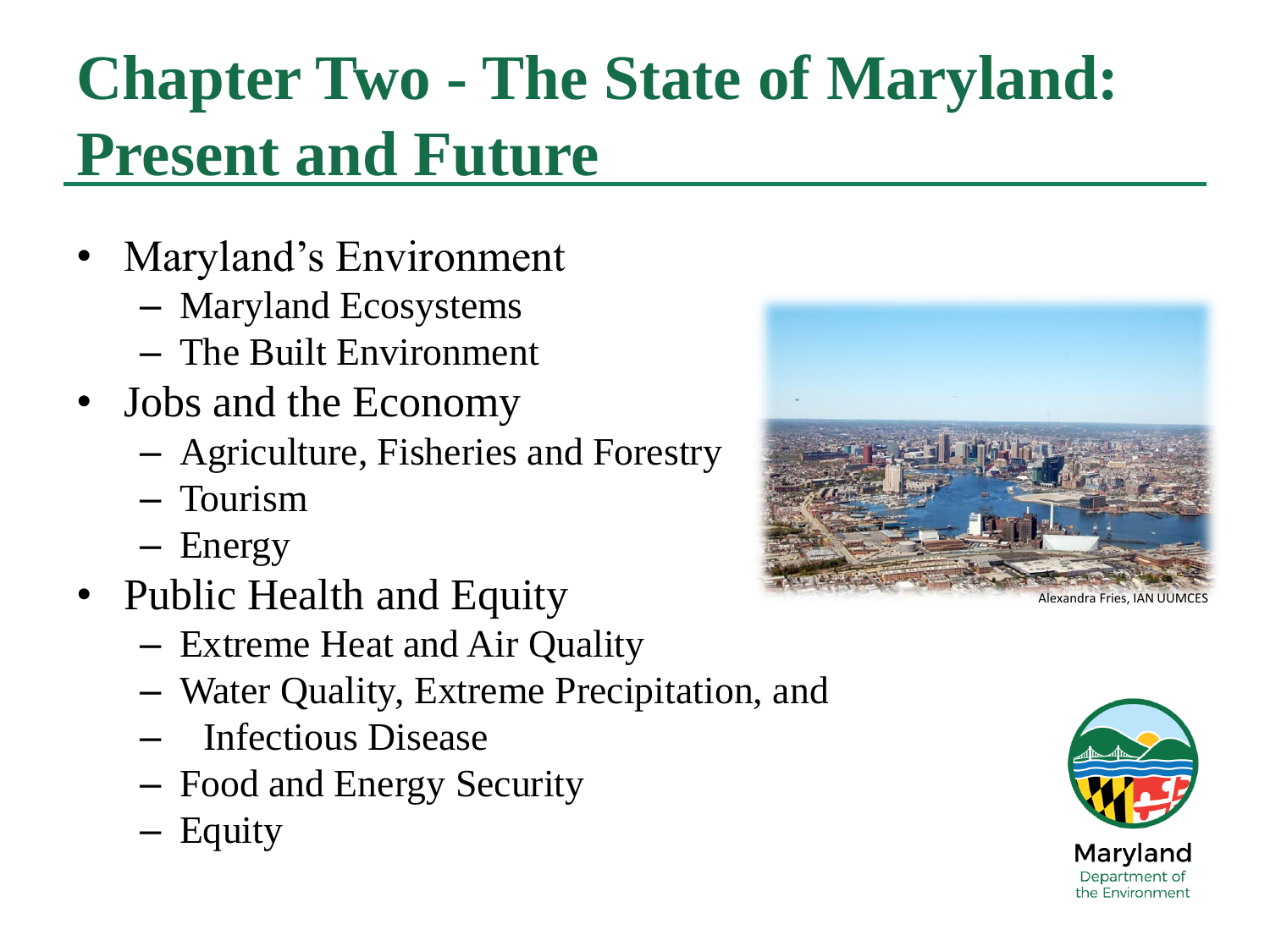### **Chapter Three - Policy & Progress**

- 2016 GGRA Reauthorization
- Progress towards the 2020 Goals
	- EmPOWER Maryland
	- The Maryland RPS
	- The Regional Greenhouse Gas Initiative
	- Other Energy Programs
	- Transportation Initiatives
	- Zero Waste
	- Managing Forestry and Agricultural Lands
	- Land Use Development
- Long-Term Goals: Beyond 2020
	- Emerging Technologies
- The Role of the MCCC
- Federal Efforts



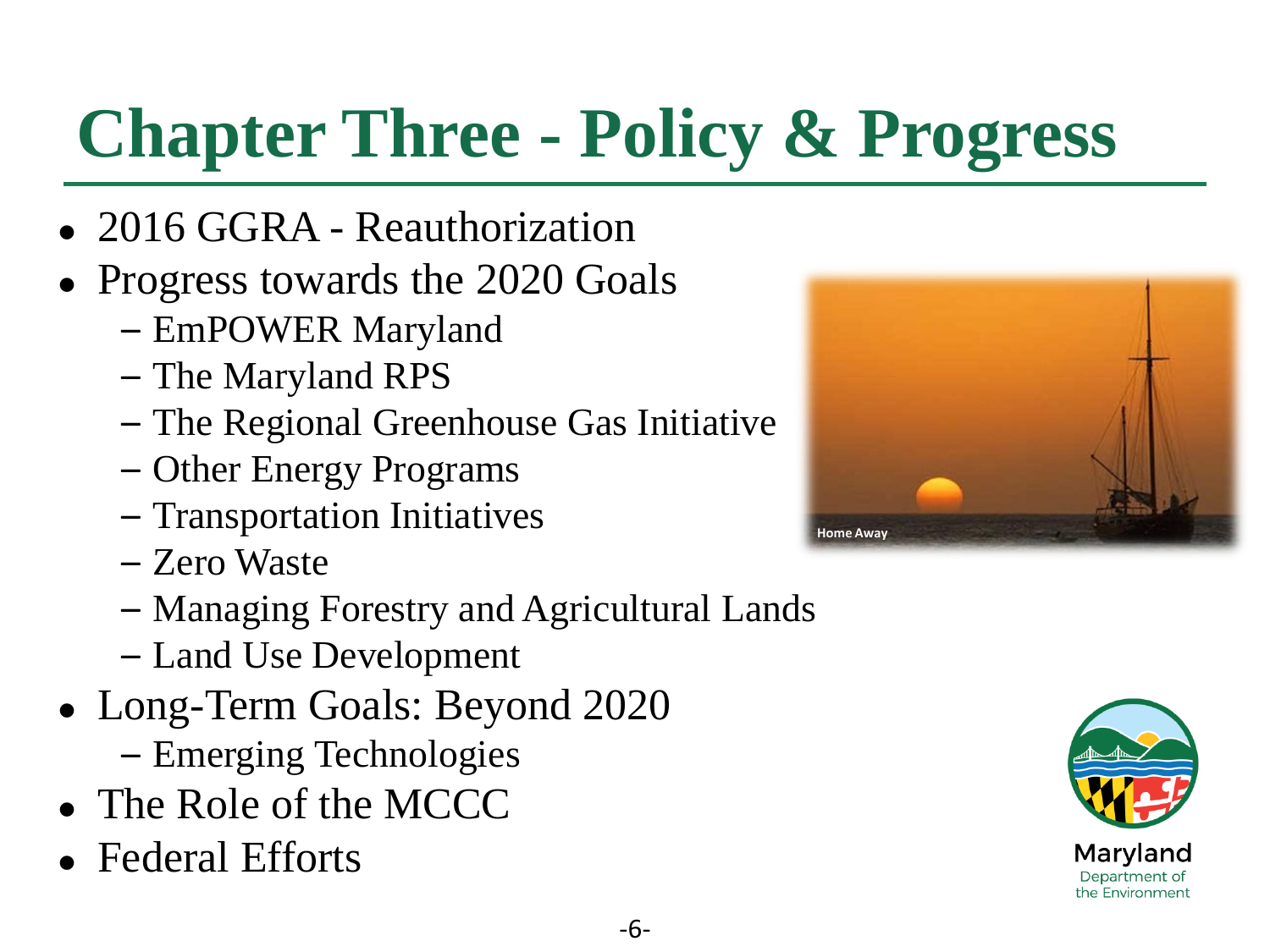

- Working Group Recommendations
- Commission and Working Group Rosters
- MCCC Legislation (HB 514)
- Acronyms
- References